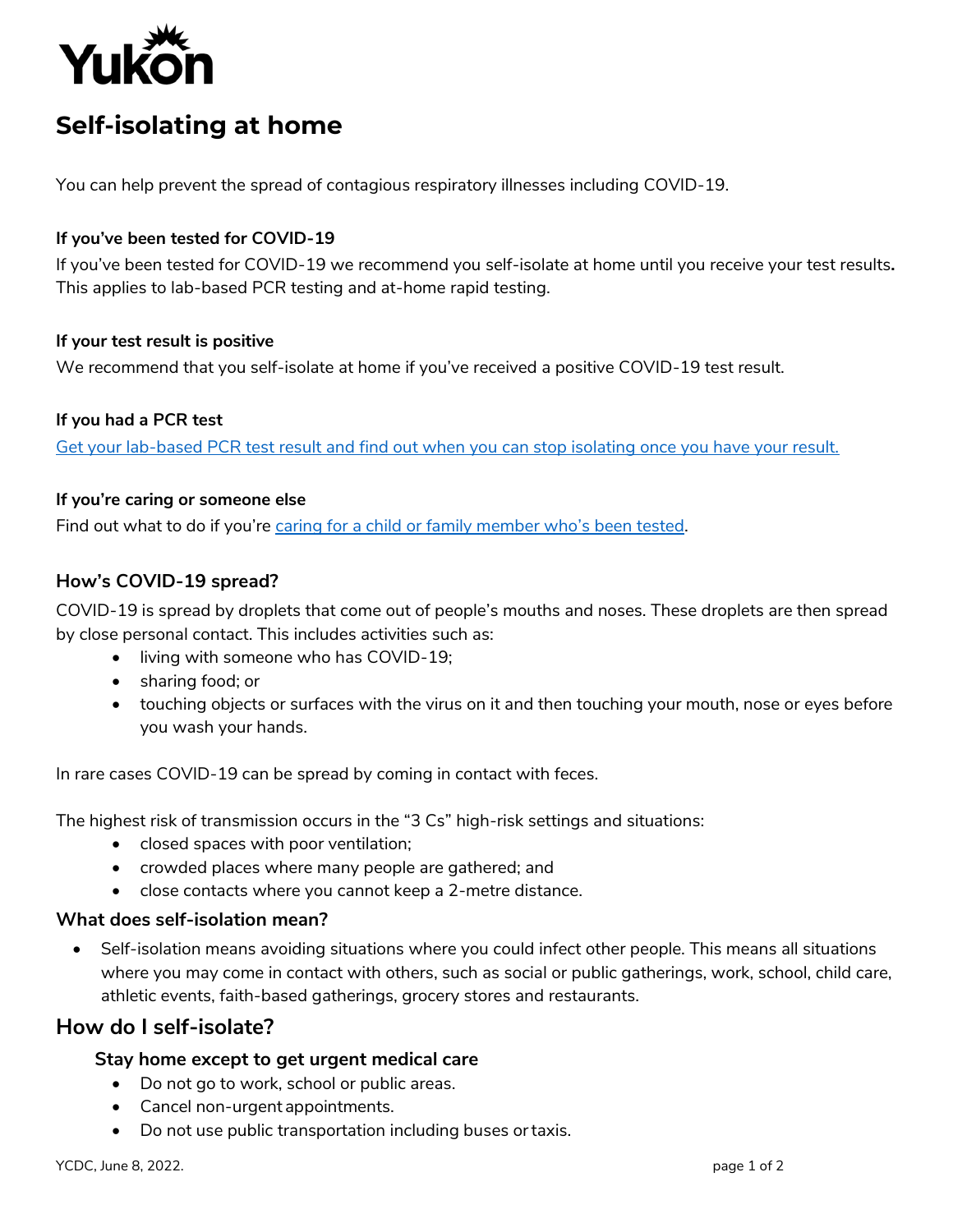

Do not have other people come stay or visit you in your home.

Do not travel outside of walking distance, such as driving to trail heads or to

other communities for hikes. Only go outside for a walk in your own neighbourhood. Maintain a 2 metre distance from other people and avoid busy areas.

# **Monitor your symptoms**

- Call your primary health care provider if you develop any symptoms or if your illness is getting worse. They will help organize and plan for follow-up care.
- If you do not have a primary health care provider in the Yukon, contact Yukon Communicable Disease Control.
- If you need urgent care go the emergency room or call 911 and tell them you're being tested for COVID-19. This will help health care staff take steps to keep other people from getting sick. You'll need to wear a mask when you visit a health care facility.

# **How do I help prevent transmission in my home?**

# **Separate yourself from other people in your home**

- Stay and sleep in a well-ventilated room, separate from other people.
- Use a designated bathroom if this is available. If not, make sure surfaces are cleaned properly between use.
- Avoid shared spaces. If this is unavoidable, wear a mask and maintain a 2-metre distance.
- Do not touch your mask while you're using it and change it if it gets wet or dirty.
	- o Discard masks directly into a trash can with a lid.
	- o Wash your hands immediately after you throw away a mask.
- Non-medical masks should have 3 layers, with the middle layer being a filter-type fabric such as non-woven polypropylene.
- People with compromised immune systems or chronic health conditions should stay in another home if possible.
- Restrict visitors. This means do not allow other people to visit inside your home. This includes "quick visits". It's OK to have people drop off items like groceries and medications outside your home.
- If you are not able to isolate within your home, call the Self-Isolation Facility Assistance team at 1- 867-332-4587.

## **Avoid sharing household items**

 Do not share dishes, cups, eating utensils, towels, bedding or other items with people in your home. Wash these items thoroughly after each use with soap and water.

## **Cover your coughs and sneezes**

- When you cough or sneeze, cover your mouth and nose with a tissue or cough or sneeze into your sleeve instead of your hand.
- Throw used tissues into a lined trash can in your room before disposing of them with other household waste and immediately wash your hands.

# **Wash your hands often and thoroughly**

- Wash your hands with soap and water for at least 20 seconds. If soap and water are not available, use alcohol-based sanitizer. Use disposable paper towels when possible.
- Avoid touching your face if you have not washed your hands.

# **Clean and disinfect touched surfaces frequently**

 Clean and disinfect touched surfaces at least twice a day, such as counters, tabletops, doorknobs, bathroom fixtures, toilets, phones, keyboards, tablets and bedside tables.